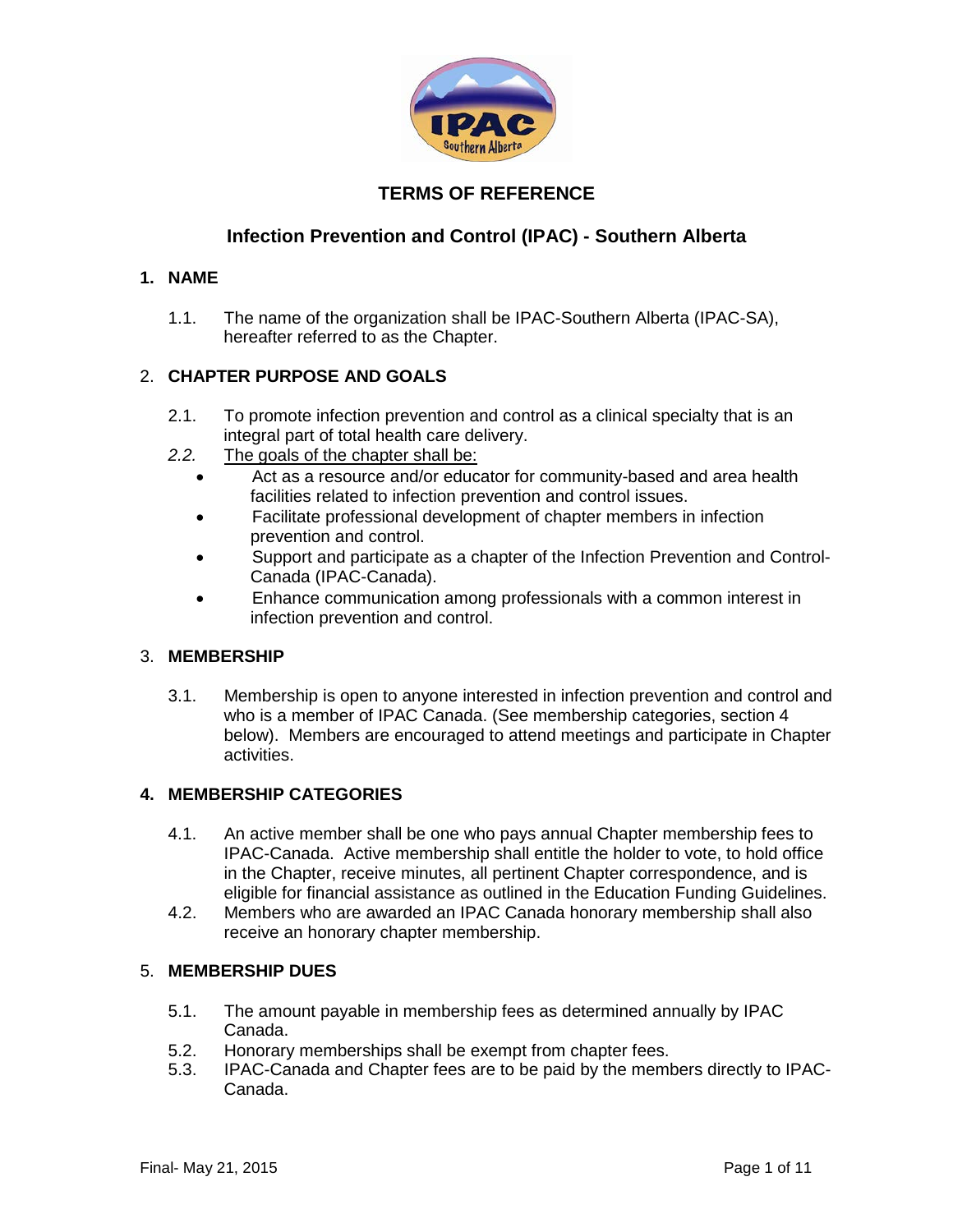

5.4. Calendar year - the membership calendar year is January 1 to December 31; dues unpaid by April 1<sup>st</sup> will result in expired membership.

# 6. **EXECUTIVE POSITIONS**

- 6.1. The executive shall be composed of the president, president-elect, pastpresident, secretary, treasurer, education coordinator, chapter webmaster and seminar/fundraising coordinator.
- 6.2. The executive shall be elected by chapter members.

# 7. **TERMS OF OFFICE**

- 7.1. All executive will be elected for a two year term with the exception of the president positions.
- 7.2. The president will be elected bi-annually. The terms of office shall be:
	- President-Elect shall serve a one year term
	- President shall serve a two year term
	- Past-President shall serve a one year term

### 8. **DUTIES OF THE EXECUTIVE**

#### 8.1. President

- Prepares President–elect to assume duties of President
- Chairs all meetings
- Prepares the agenda
- Performs administration duties, including those related to IPAC-Canada
- Corresponds and reports on behalf of the Chapter
- Acts as a corresponding member of IPAC-Canada Strategic Planning committee
- Represents IPAC-Southern Alberta at annual IPAC-Canada conference.
- Prepares and submits an annual report in January of the second year of their term to IPAC-Canada and circulates to all Chapter members
- The President will cast a vote in meetings only in case of a tie.

#### 8.2. President-Elect

- Chairs meeting in absence of president
- Corresponds and reports as delegated
- Assumes presidential duties at the end of a one-year term
- Chairs nominating committee

#### 8.3. Secretary

- Records, files and distributes minutes and agenda to all members
- Files correspondence and responds as directed by the Executive
- Maintains and distributes membership list to all members
- Represents IPAC-SA as corresponding member of the IPAC-Canada membership committee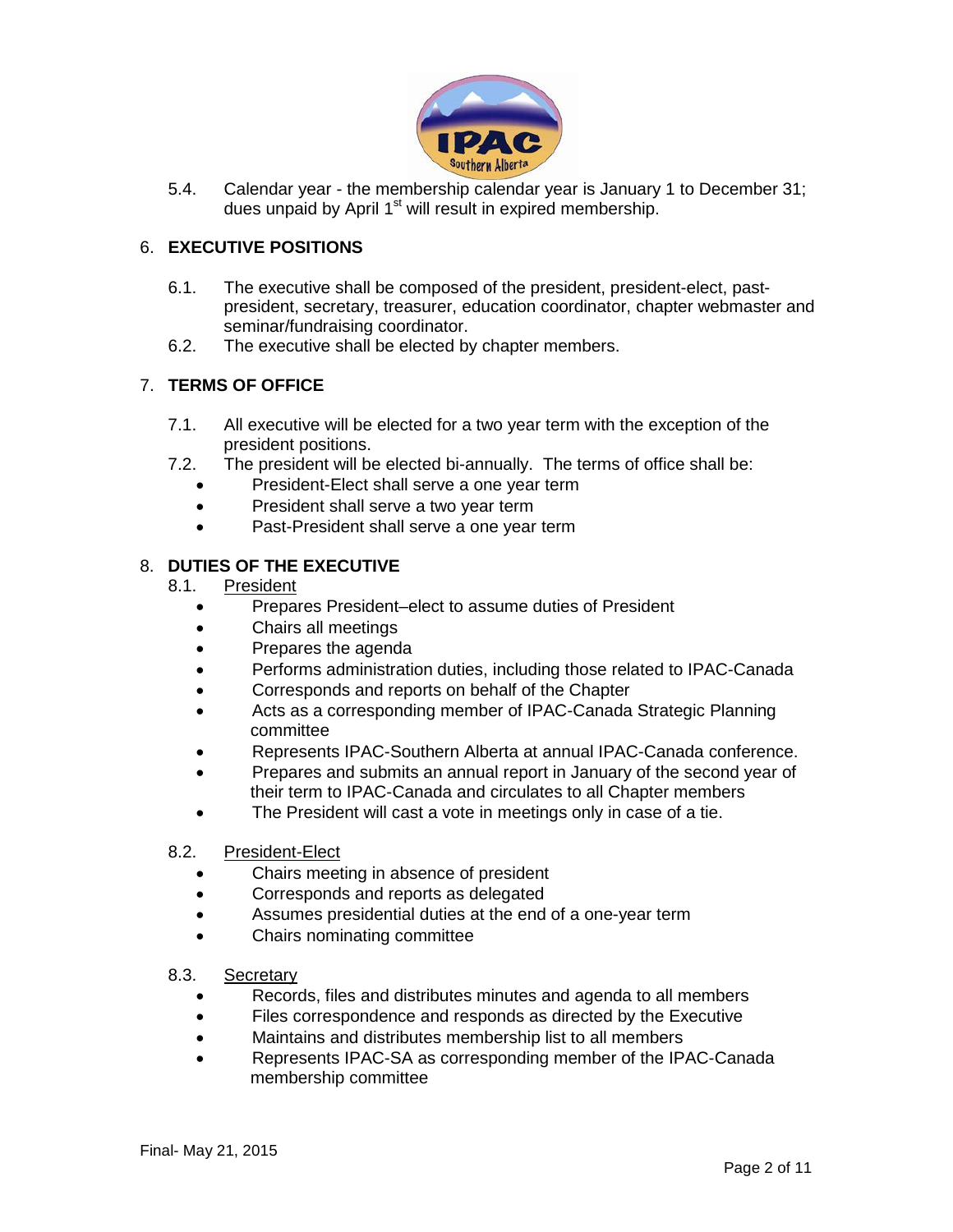

- Ensures that the Terms of Reference has been distributed to each member and to the IPAC-Canada membership office.
- Maintains archives of Minutes and Terms of Reference for 7 years. Refer to IPAC-Canada Policy 19.05 for record keeping regulations.
- Maintains the website as shared responsibility with Chapter webmaster or designate.
- Briefing/report note (attachment #3) provided for members so that they may submit a written report prior to or at the meeting.
- 8.4. Treasurer
	- Maintains financial records, including bank records, common receipts, and bills for 7 years. Refer to IPAC-Canada Policy 19.05 for record keeping regulations.
	- Gives financial updates @ IPAC-SA meetings
	- Prepares an annual budget
	- Assumes all banking duties
	- Arranges for annual internal audit of books prior to the February meeting by two Chapter members appointed by the Executive.
	- Remits payment within 30 days of receipt of documentation for approved expenses
	- Represents IPAC-SA as a corresponding member on the IPAC-SA-Canada Finance Committee
	- Reviews education funding applications as per Education and Certification Funding guidelines (See Appendix 1)
- 8.5. Past-President
	- Chairs nominating committee
	- Prepares and submits an annual report in January to IPAC-Canada and circulates to all Chapter members
- 8.6. Education Coordinator
	- Acts as the corresponding member of IPAC–Canada Education Committee
	- Organizes/facilitates education sessions
	- Notifies members of workshops, seminars and conferences
	- Assists the treasurer with review of education funding applications
	- Communicates with members regarding education funding(See Appendix 1)
- 8.7. Seminar/Fundraising Coordinator
	- Coordinates the activities of the Chapter in organizing seminars/workshops
	- Acts as a seminar chairperson/s.
	- Reports and updates IPAC-SA members on Seminar planning or activities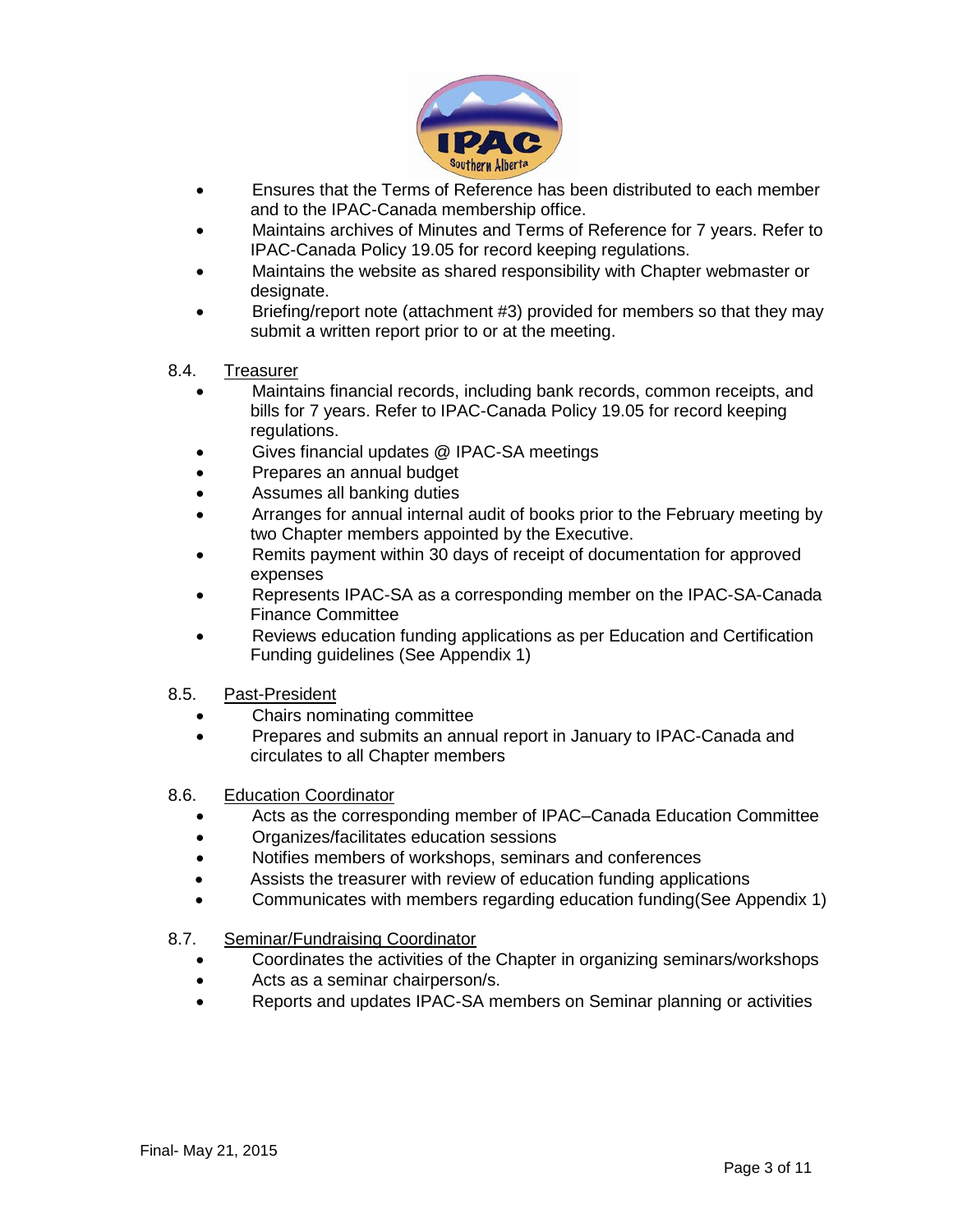

### 8.8. Chapter Webmaster

- Works with the IPAC-Canada Webmaster to maintain a Chapter website hosted on the IPAC-Canada website following these guidelines:
- Website content will reflect both public material (for information for non-members) and internal Chapter material that will be on a password-protected portion of the webpage.
- The Chapter Webmaster will review the website content at least annually. The Chapter Executive will review and approve any changes to the website.
- No personal identifiers (other than a contact email for the Chapter Webmaster) will appear in the public portion of the Website.
- Chapter members who are Industry representatives may have a link to their company's website in the "Who We Are" public section of the website. This section will also have web links to the different Health Regions that are represented by Chapter members.
- No personal identifiers will be included therein.
- 8.9. Signing Authority
	- Signing authority shall be given to the Treasurer and one active member.
	- Outgoing treasurer to arrange transfer of signing authority prior to February Chapter meeting.

### 9. **ELECTION PROCEDURE**

- 9.1. Nominating Committee
	- Nominating committee is composed of the past--president (as Chair) and two additional Chapter members, who shall be asked to volunteer at the October meeting.
	- The nominating committee shall contact Chapter members to allow their name to stand for office according to these Terms of Reference.

#### 9.2. Elections

- The names of nominees shall be circulated to the Chapter membership prior to the November meeting.
- The chair will call for further nominations.
- The chair of the nominating committee shall announce the results at the November meeting.
- Proclamation by acclamation is accepted.
- If a vote is called, those members in attendance at the November meeting will vote by secret ballot. The nominating committee members will be responsible for tallying the vote. The President cannot cast a vote except in the case of a tie.
- All elected officers shall assume office January 1 of the following year.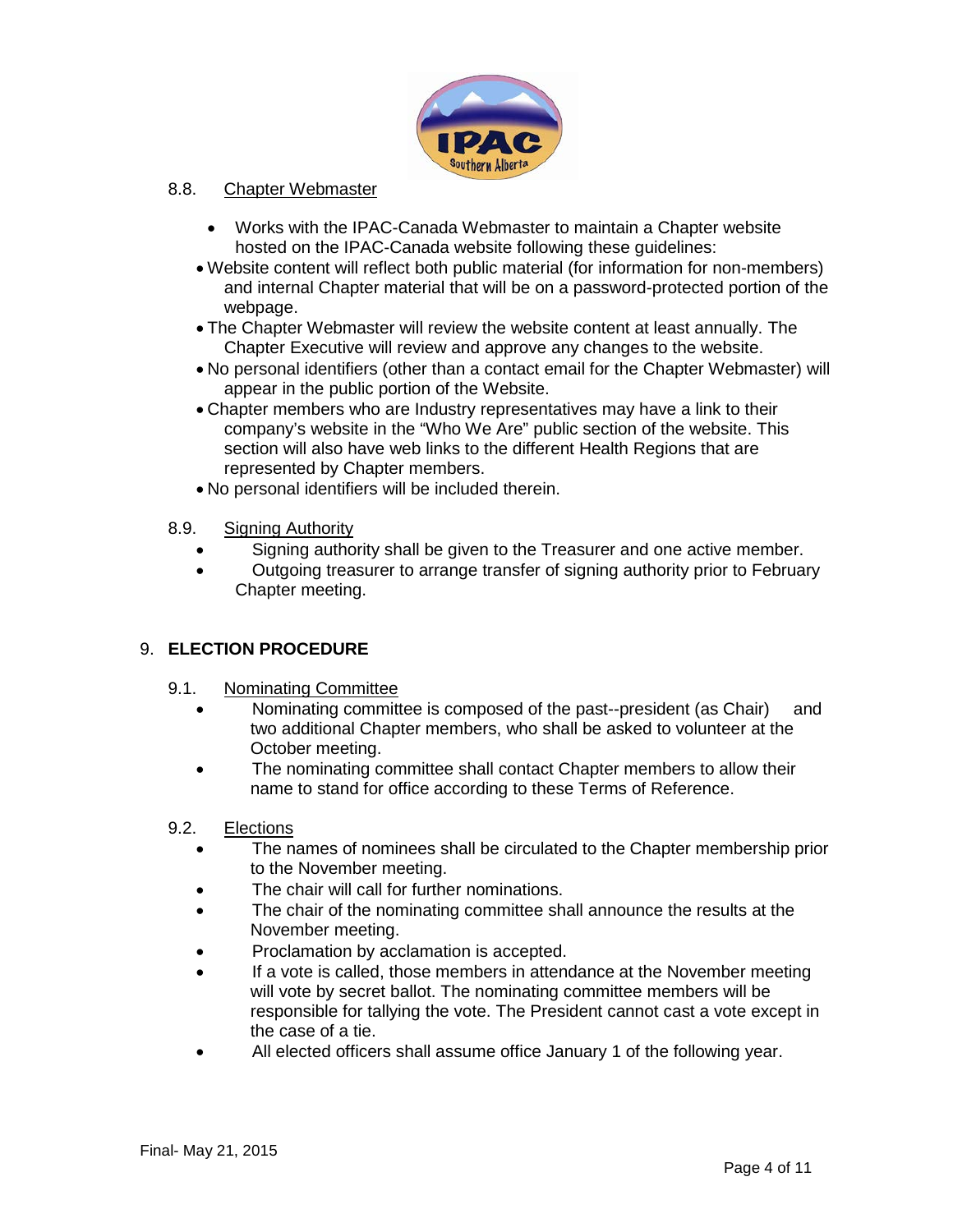

- 9.3. Executive Position Vacancies
	- With the Exception of the President and the President-Elect, in the event of an office becoming vacant, interim appointments will be made by the Chapter Executive within ( 30 ) days of the position becoming vacant.
	- In the event that the office of the President is vacant, the President –Elect will assume the position of President. A by-election will be held to fill the position of President-Elect.
	- There will be no appointment or election called in the event the office of Past President is vacant. The duties of the Past-President will be assumed by the remaining members of the Chapter Executive.
	- The appointee shall remain in the position until the next scheduled election (October/November).
	- The appointee shall have voting privileges in the Executive.

### 10. **MEETINGS**

- 10.1. The Chapter conducts eight (8) meetings a year and has 1 Social event. Meetings will be held in- person with LYNC available, in March, June (Social event) & September of each year. The other 6 meetings will be held by LYNC only.
- 10.2. The in-person meetings will be 2 and ½ hours in length, covering all business & a will have longer education sessions. The LYNC meetings will be held over 1 hour and have a ½ education session with important business only.
- 10.3. The quorum for voting purposes is the number of members present at that meeting.
- 10.4. Decisions requiring a vote will be determined by a 50% plus one of eligible members present at the meeting.

### **11. CORE OR DISTANT IPAC-CANADA COMMITTEE MEMBERS**

- 11.1. At the November meeting, Chapter members will be asked to volunteer to serve as a core or distance member on the following IPAC-Canada committees:
	- Programs and Projects
	- Standards/Guidelines
- 11.2. The list of Chapter Representatives is sent to the Members Service office (MSO) of IPAC-Canada at the end of the year
- 11.3. The MSO sends the lists to the Chairs.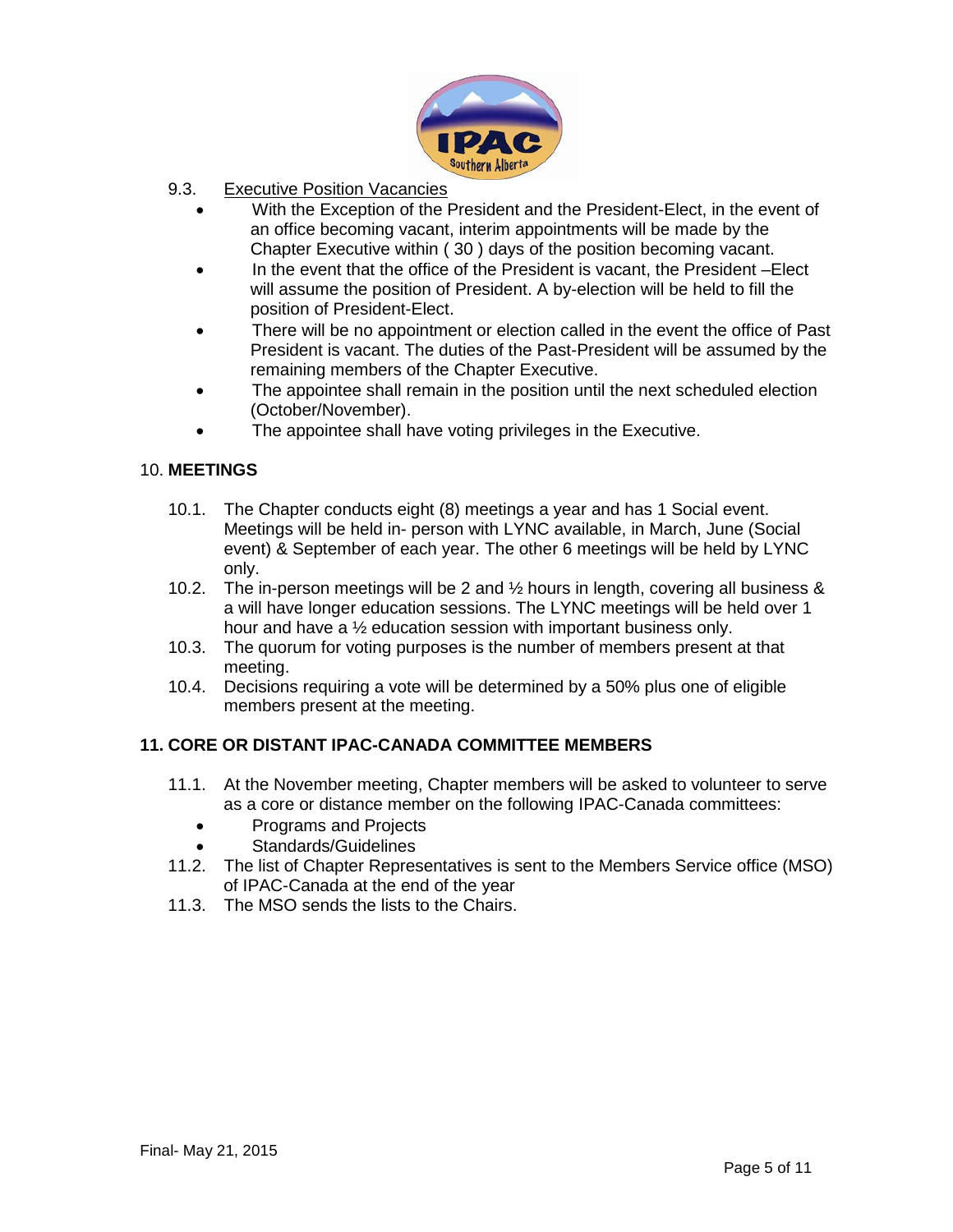

### **12. IPAC-CANADA INTEREST GROUPS**

- 12.1. At the November meeting Chapter members will be asked to volunteer to serve as corresponding/reporting members of the following IPAC-Canada interest groups:
	- Healthcare Facility Design and Construction Interest Group
	- LTC Interest Group
	- Oncology Interest Group
	- Mental Health Interest Group
	- Network of Networks Interest Group
	- Pediatrics Interest Group
	- Pre-Hospital and First Responders Group
	- Surveillance / Applied Epidemiology Interest Group
	- Webmaster
	- Dialysis Interest group
	- Education Committee
	- Membership Committee
	- Standards and Guidelines Committee
	- Environmental Hygiene Interest Group
	- Reprocessing Interest group
- 12.2. Each member representing IPAC-SA as the corresponding member shall inform the interest group chair (as listed on the IPAC-Canada website) of their chapter contact status.
- 12.3. All members of the chapter are eligible to join any interest group they wish

### 13. **REVIEW AND REVISIONS TO TERMS OF REFERENCE**

- 13.1. The Terms of Reference shall be reviewed by the Chapter executive and circulated to the membership for approval every 3 years or as necessary
- 13.2. Amendment(s) or revisions may be proposed utilizing the following procedure:
- 13.3. Prior notice will be given to the membership. There is a legal requirement that 30 day notice of by-law/TOR change be given.
- 13.4. Voting will take place at a meeting, the time and place of which will be indicated in the notice.
- 13.5. Amendments or revisions will be discussed by the membership prior to voting.
- 13.6. Chapter members are eligible to vote. A 50% plus one majority vote of active members present will be required to pass proposed amendments or revisions.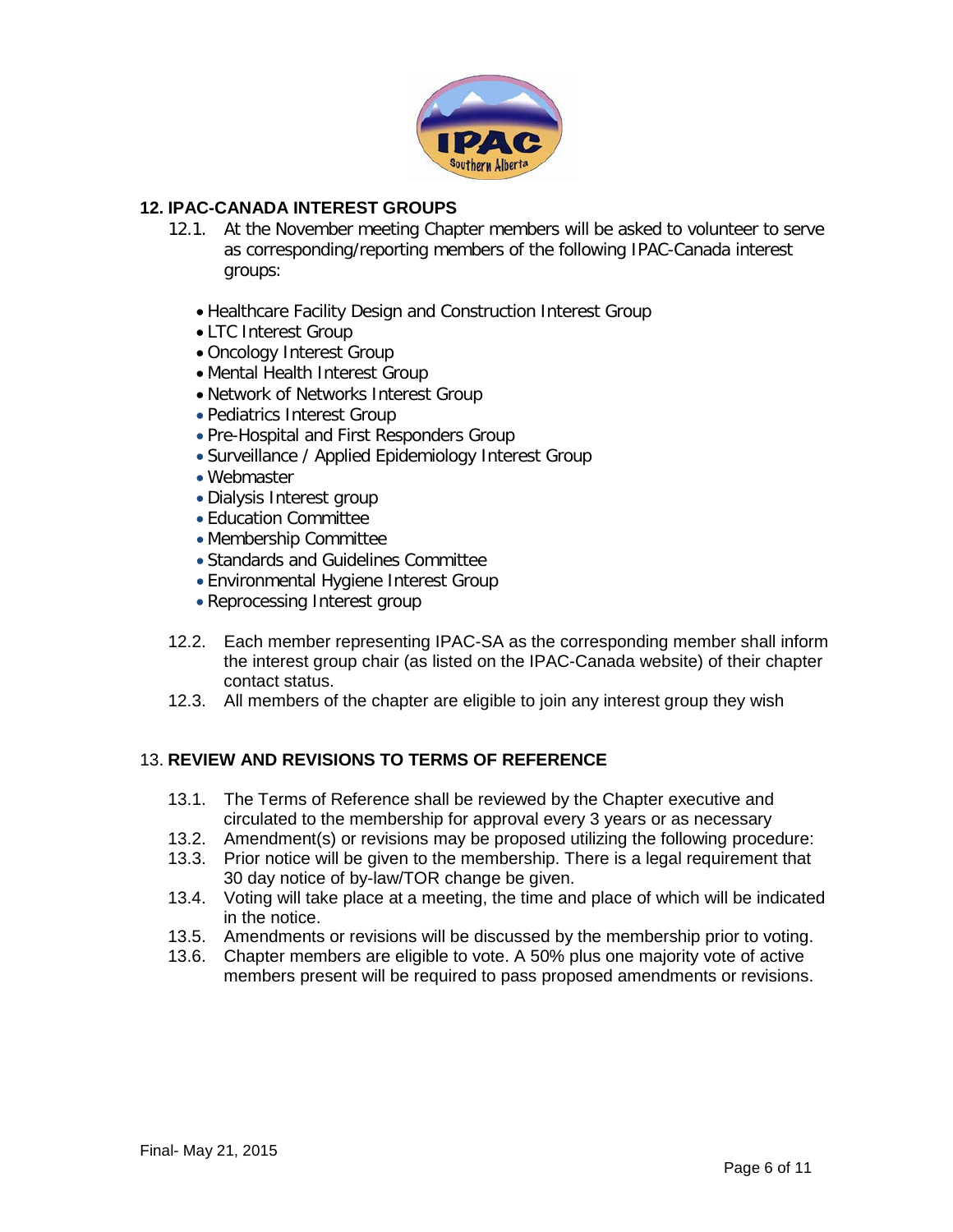APPENDIX #1



# **EDUCATION and CERTIFICATION FUNDING GUIDELINES**

### **Education Funding**

- Funds for education activities and certification fee reimbursement will be available to Chapter members, contingent on the financial status of the Chapter.
- The Chapter executive will determine by February meeting each year, the amount of funds available for education.
- Members may apply funding assistance for infection control professional development.

# **Certification Funding**

Eligible Members who have successfully completed the CIC certification/re-certification examination, and were not subsidized by their employer, may apply for reimbursement of same and will be paid in full within six months of the notification. Review of applications and awarding of funds:

- application package for funding will be available from the treasurer (Attachment #2)
- funding approval will be the responsibility of the Education Funding Review Committee which includes the treasurer, the education coordinator and 1 member at large
- the executive will appoint the member at large
- in the event that a member of the review board is an applicant the executive will appoint an alternate member
- the education funding review committee will award all funding based on the availability of funds and education funding criteria (Attachment #1)
- maximum funds per year per member will be determined by the Executive.

#### Applicant's Responsibility:

- 1. Applications received by April  $1<sup>st</sup>$  will be reviewed by April  $15<sup>th</sup>$  of each year. Applications received after April  $1<sup>st</sup>$  will be reviewed and allocated dependent upon funds.
- 2. The recipient must present an informative report on the education activity at a Chapter meeting following the activity.
- 3. The recipient must provide receipts to the Treasurer within 3 months of return from the activity (see Attachment #2).
- 4. Reimbursements will not happen until all receipts are submitted

#### APPENDIX #2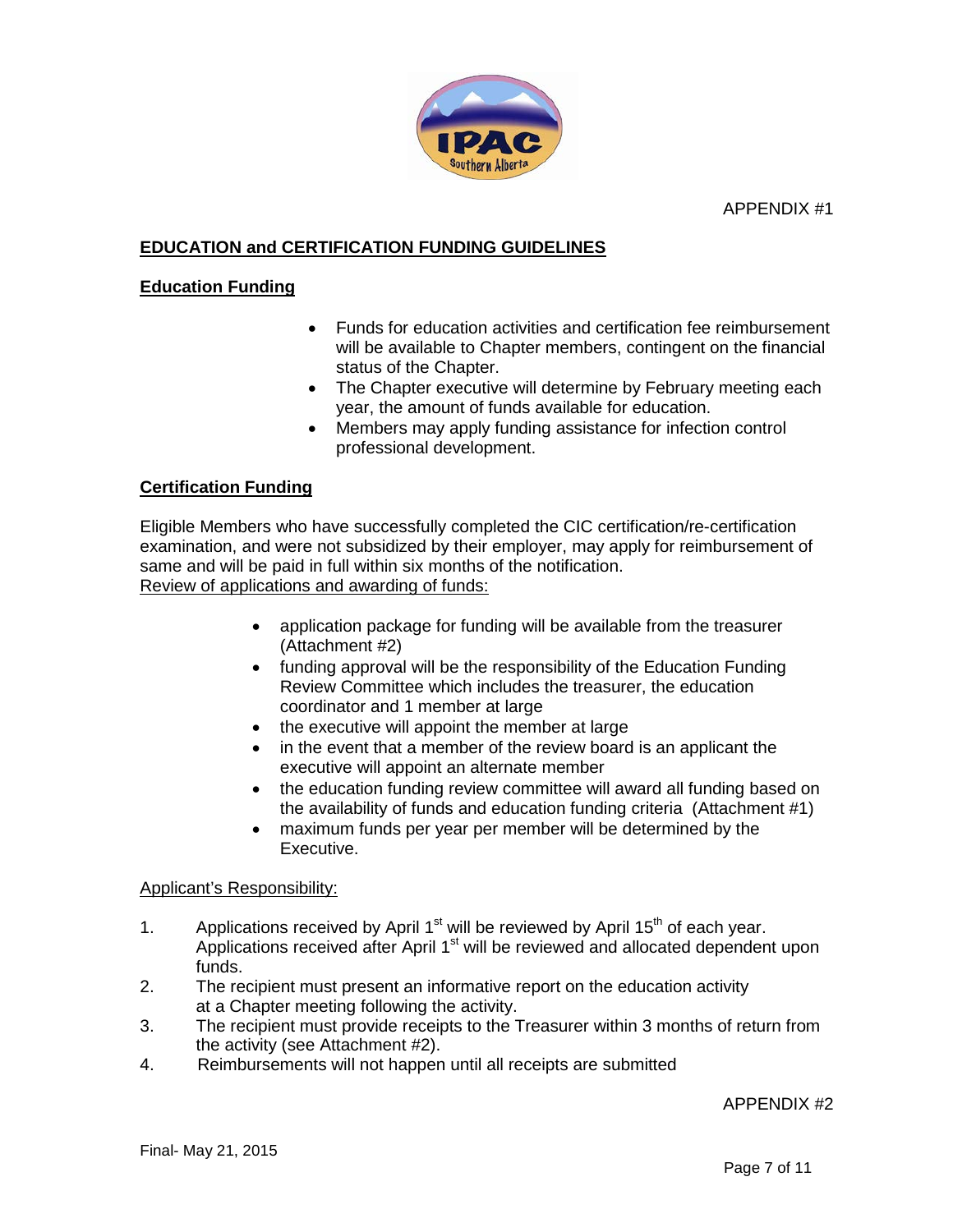

#### **Summary of meeting format:**

The meeting format adopted by IPAC–SA is outlined below. The premise behind the meeting format is to provide a flexible approach to meetings and allow time for round table discussion and updates. Meetings are held on the first Wednesday of every month, with the exceptions of July, August & December. The month of June is our "Social event" where the focus is on networking only.

### **Philosophy of the meetings:**

**Networking**: makes learning fun, informal, and social**;** designed to foster group linkages, to improve support and to help share resources within the group and with IPAC-NA

**Education**: a more formal presentation of learning through speakers, practice discussions, reviewing literature etc.

**Business**: most meetings have a 20 minute slot for Chapter business. Reports can be submitted to the Secretary for distribution and only important or pressing business would be discussed in the Chapter meeting (See briefing note template- Attachment #3).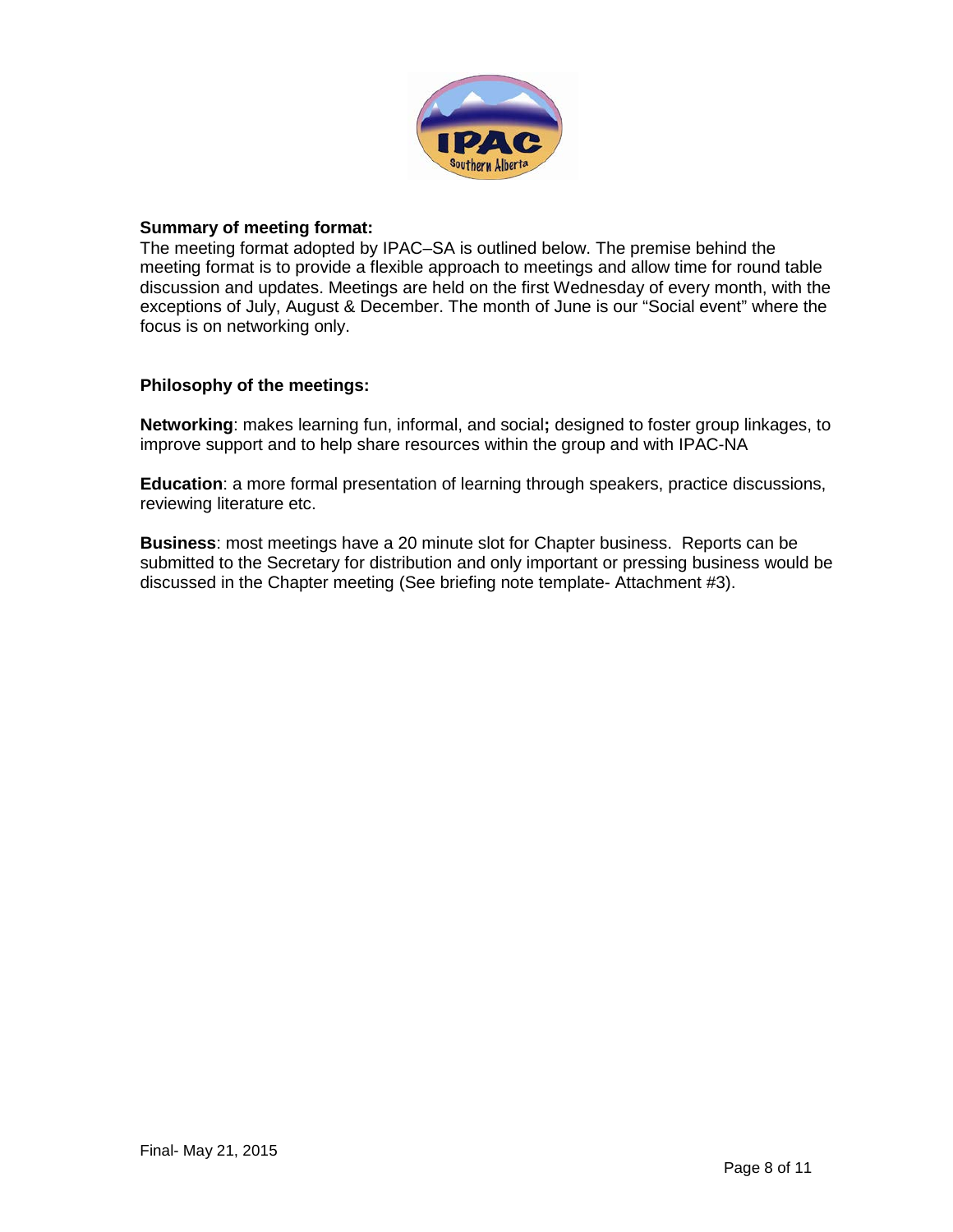

ATTACHMENT # 1

#### IPAC- SOUTHERN ALBERTA **EDUCATION FUNDING CRITERIA**

**Mandatory Criteria** 1. Applicant is currently a member of IPAC-SA

| <b>CRITERIA</b>                           | <b>POINT VALUE</b> | <b>POINTS ACCUMULATED</b> |
|-------------------------------------------|--------------------|---------------------------|
| Member of :                               |                    |                           |
| □ IPAC-SA 1-2 years                       | 1.0                |                           |
| □IPAC-SA 3-4 years                        | 2.0                |                           |
| $\Box$ IPAC-SA 5 or > years               | 3.0                |                           |
| Actively (past or<br>present) involved in |                    |                           |
| IPAC-SA:                                  | 4.0                |                           |
| $\square$ Executive                       | 3.0                |                           |
| $\Box$ Committee                          |                    |                           |
| Chairperson                               | 2.0                |                           |
| $\Box$ Member of a                        |                    |                           |
| Committee                                 |                    |                           |
| Has not received<br>$\bullet$             | 3.0                |                           |
| funding in past 2 years.                  |                    |                           |
| Provided education<br>$\bullet$           | 2.0                |                           |
| session to the Chapter                    |                    |                           |
| in past two years. $\Box$ yes             |                    |                           |
| $\square$ no                              |                    |                           |
| Presenting at this event.<br>٠            | 3.0                |                           |
| $\Box$ yes $\Box$ no                      |                    |                           |
| <b>TOTAL</b>                              |                    |                           |

**Signature of Applicant:** 

APPLICANT

**Signature of Reviewers:**

TREASURER

**EDUCATION COORDINATOR** 

MEMBER AT LARGE

**\_\_\_\_\_\_\_\_\_\_\_\_\_\_\_\_\_\_\_\_\_\_\_\_\_\_\_\_\_\_\_\_\_\_\_\_\_\_** Date**: \_\_\_\_\_\_\_\_\_\_\_\_\_\_\_\_\_\_\_\_**

**\_\_\_\_\_\_\_\_\_\_\_\_\_\_\_\_\_\_\_\_\_\_\_\_\_\_\_\_\_\_\_\_\_\_\_\_\_\_** Date**: \_\_\_\_\_\_\_\_\_\_\_\_\_\_\_\_\_\_\_\_**

\_\_\_\_\_\_\_\_\_\_\_\_\_\_\_\_\_\_\_\_\_\_\_\_\_\_\_\_\_\_\_\_\_\_\_\_\_\_ Date**: \_\_\_\_\_\_\_\_\_\_\_\_\_\_\_\_\_\_\_\_**

Date: **Date: Date: Date: Date: Date: Date: Date: Date: Date: Date: Date: Date: Date: Date: Date: Date: Date: Date: Date: Date: Date: Date: Date: Date: Date: Date: Date:**

Final- May 21, 2015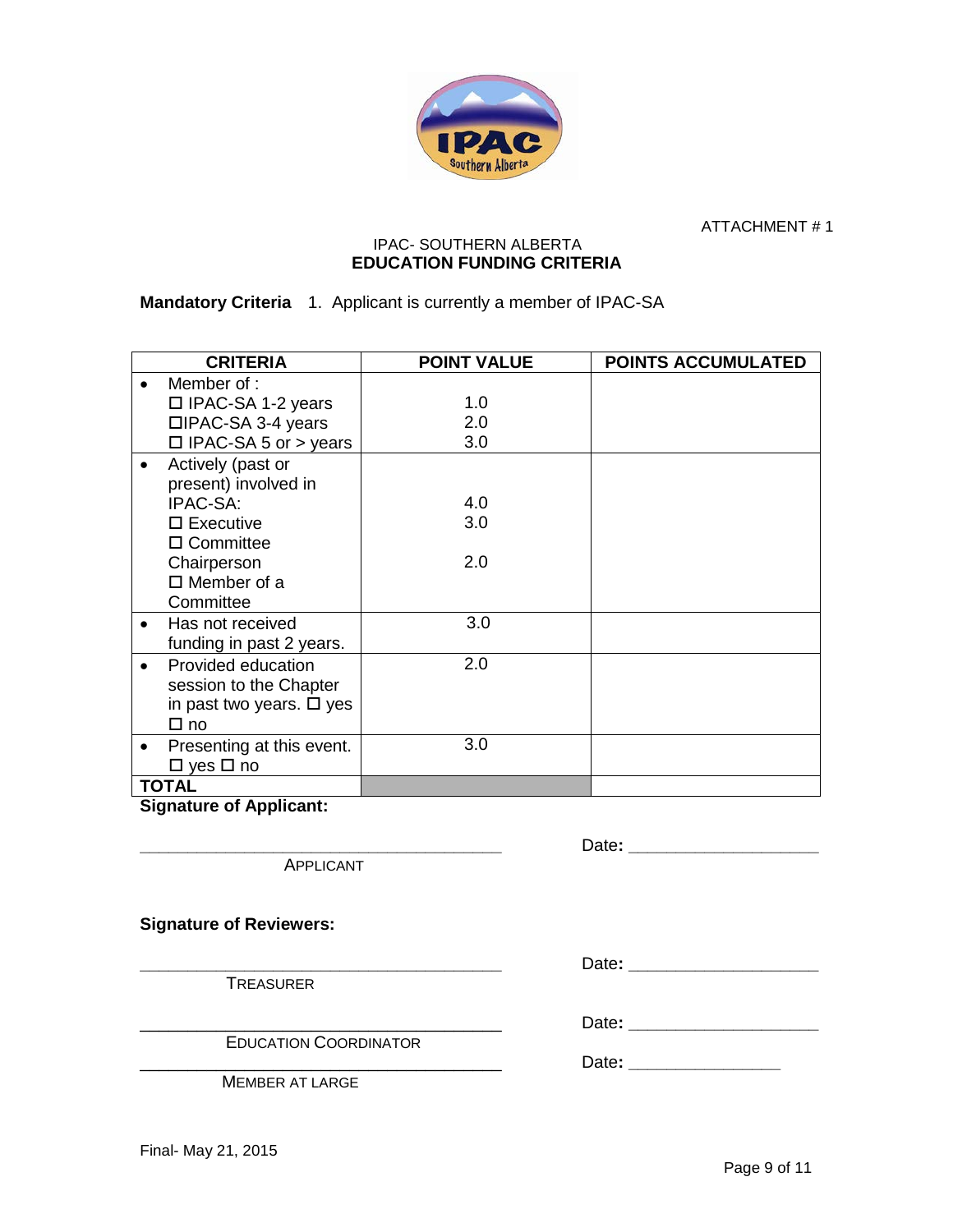

ATTACHMENT #2

#### **IPAC - SOUTHERN ALBERTA EDUCATION FUNDING**

#### **APPLICATION FORM- PLEASE PRINT**

| Applicant's name: __________________________________Date of application: ________                                                                              |                                                                                               |  |  |  |  |
|----------------------------------------------------------------------------------------------------------------------------------------------------------------|-----------------------------------------------------------------------------------------------|--|--|--|--|
|                                                                                                                                                                |                                                                                               |  |  |  |  |
|                                                                                                                                                                |                                                                                               |  |  |  |  |
| Year joined IPAC-SA: ___________                                                                                                                               |                                                                                               |  |  |  |  |
| IPAC membership number: ______________                                                                                                                         |                                                                                               |  |  |  |  |
| Description of education activity (may attach brochure):                                                                                                       |                                                                                               |  |  |  |  |
|                                                                                                                                                                |                                                                                               |  |  |  |  |
|                                                                                                                                                                |                                                                                               |  |  |  |  |
|                                                                                                                                                                | Amount of funding request: \$ ____________________ Please provides detailed estimates:        |  |  |  |  |
| Registration: \$ _______________<br>Transportation: \$<br>Accommodation: \$                                                                                    | Meals: \$ _______<br>Other: \$                                                                |  |  |  |  |
| Indicate $(\sqrt{})$ applicable criteria:                                                                                                                      |                                                                                               |  |  |  |  |
| 1. Member of IPAC-SA 1- 2 years: ______ 3- 4 years: _____ 5 years or >: _______<br>2. Has been actively (past or present) involved in IPAC-SA: Executive: ____ | Committee Chairperson: _____<br>Member of a Committee:                                        |  |  |  |  |
| 3. Has not received funding in past 2 years:<br>4. Provided education session to the Chapter in past 2 years:                                                  |                                                                                               |  |  |  |  |
|                                                                                                                                                                | Dleage retain very reseinte and outpoit to the treasurer upon the completion of the education |  |  |  |  |

#### *Please retain your receipts and submit to the treasurer upon the completion of the education activity.*

*I*I have read and understand the guidelines for Education Funding of the Terms of Reference and agree to abide by these guidelines.

| <b>SIGNAT</b><br>APPI ICANT<br>TURE OF<br>и D<br>URE |  |
|------------------------------------------------------|--|
|------------------------------------------------------|--|